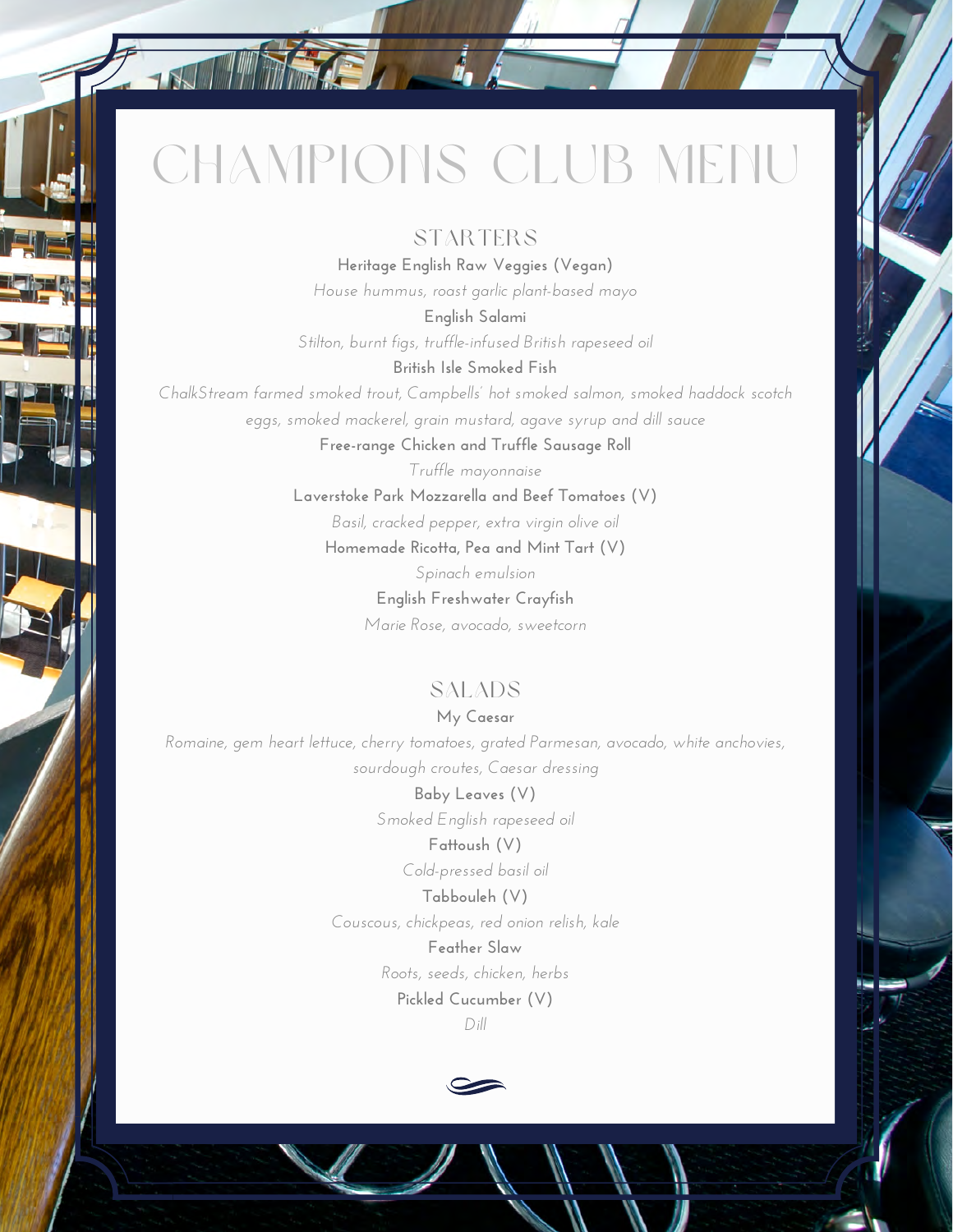

HOT TABLE - MAINS **Norfolk Turkey**

*White and dark meat. Port and cranberry sauce, sage, apricot and onion stuffing, streaky bacon wrapped chipolatas*

> **Yorkshire Beef** *Homemade Yorkshire pudding, mustards, horseradish*

**CFC – Chelsea Fried Chicken** *Brined, spiced and fried chicken pieces, charred corn, blue cheese mayo, celery*

**Breaded Cod** *Chip shop chips, homemade tartare, lemon, pickled onions* **Burrata and Spinach Tortelloni (V)**

*Shiitake mushrooms, truffle-infused British rapeseed oil, English Parmesan*

HOT TABLE - VEGETABLES

**Roast Potatoes (V)** *Skin-on garlic, red onion, rustic herbs, English rapeseed oil* **Baked Potato (V)**

*English butter, sour cream, chives*

**Brassica (V)** *Cheddar and Stilton cheese sauce, sourdough crumbs, fennel pollen*

> **Roots (V)** *Agave syrup, grain mustard, herbs* **Greens (V)**

*Butter, nigella seeds*

**Homemade Yorkies (V)** *English mustard, rosemary, thyme*

#### AUTHENTIC STATION - ITALIAN **House Porchetta Ciabatta**

*Slow roast English pork belly, Maldon sea salt, fennel seeds, oregano, orange and lemon zest, caramelised apple sauce, rocket, red onion and sage stuffing*

> **Margherita Pizza (V)** *Tomato sauce, mozzarella, fresh basil, extra virgin olive oil* **Pea and Mint Ravioli (Vegan)** *Extra virgin olive oil, shallots, peas*